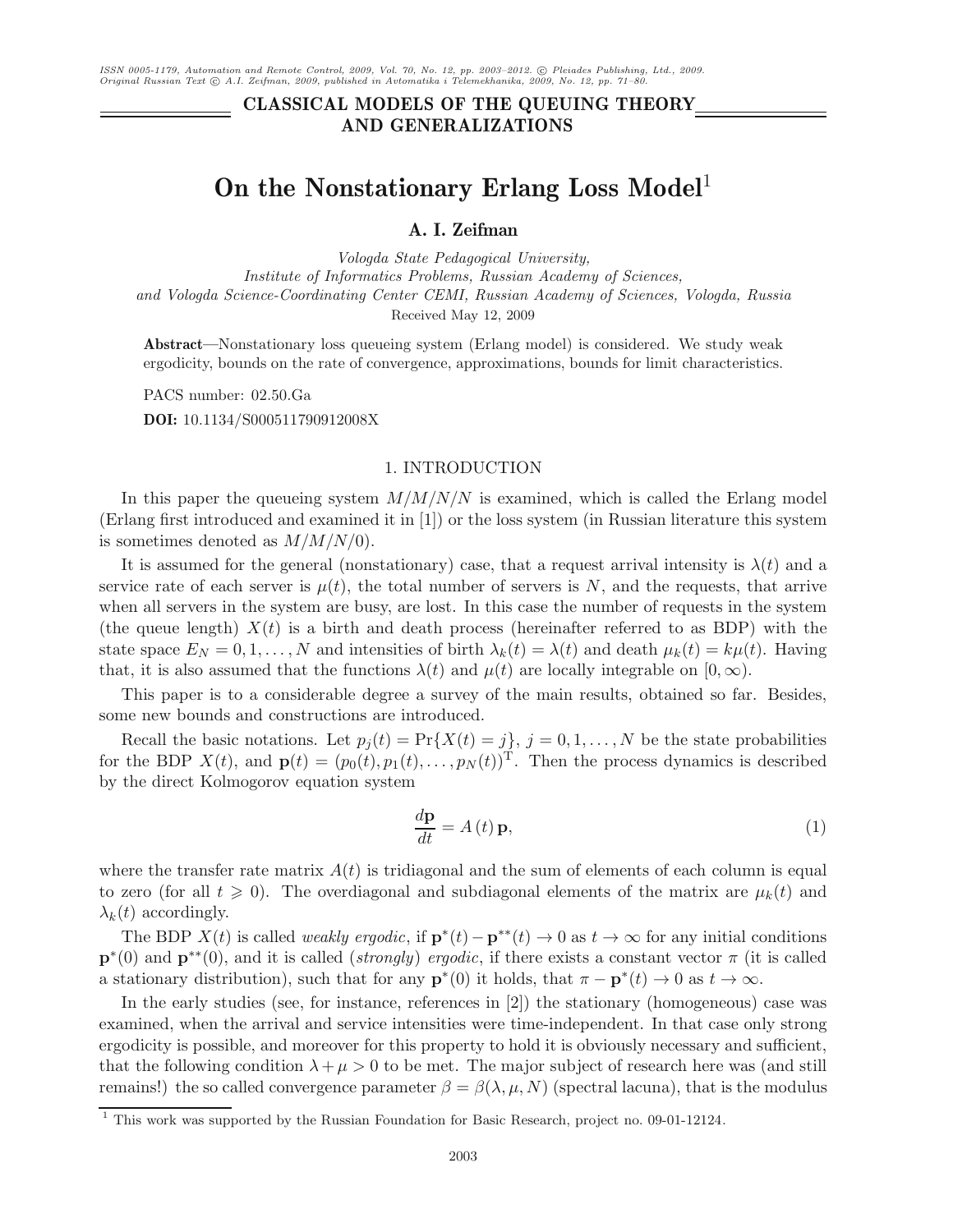of the largest nonzero (negative) eigenvalue of the matrix A. It defines the rate of convergence to the stationary distribution. In a number of studies there were examined the properties of  $\beta(\lambda,\mu,N)$ as a function of arrival and service intensities, as well as the number of servers in the system, see for example [3], and the current state of the art of this direction is described in [4]. In the past decade there have become more intense the studies on asymptotics of the convergence parameter of the stationary Erlang model for the case, when the requests arrival intensity is proportional to the number of servers, i.e.,  $\lambda = Nc$ ,  $c > 0$ , and the number itself  $N \to \infty$ , see [5–7]. The final results for this case were obtained quite recently in [8], see also a review of different research methods in [9]. Notably, they managed to prove that if  $c < \mu$ , then  $\lim_{N \to \infty} \beta(Nc, \mu, N) = \mu$ , if  $c = \mu$ , then  $\beta(Nc, \mu, N) = 2\mu$ , if finally  $c > \mu$ , then  $\lim_{N \to \infty} \frac{\beta(Nc, \mu, N)}{N} = (\sqrt{c} - \sqrt{\mu})^2$ .

Studies on the nonstationary Erlang model were begun in the 1970s, see [10]. For such models the properties of strong (see  $[11-13]$ ) and weak  $[14, 15]$  ergodicity were examined, and later there were examined other characteristics, including steadiness, approximations, etc. The necessary and sufficient condition of ergodicity was obtained in [14] (see also [4]), it is that the integral  $\int_0^\infty (\lambda(t) + \mu(t)) dt$  diverges. The approach, that was used to study this model and more general nonstationary Markov queueing models, was first proposed in [10] by Gnedenko and Markov and later was developed in previous works of the author of this paper [16–19]. This approach is based on the notion and bounds, related to the logarithmic norm of an operator function, and on the special transforms of the reduced intensity matrix for the considered Markov chain, that allows to obtain explicit and precise bounds (see Section 2).

#### 2. RESEARCH METHOD

Here we describe briefly the general approach. First, having that  $\sum_{i=0}^{N} p_i(t) = 1$  for all  $t \geq 0$ , let  $p_0(t) = 1 - \sum_{i=1}^{N} p_i(t)$ , then we'll get the following system

$$
\frac{d\mathbf{z}(t)}{dt} = B(t)\mathbf{z}(t) + \mathbf{f}(t),\tag{2}
$$

where

$$
B = \begin{pmatrix} -(2\lambda + \mu) & (2\mu - \lambda) & -\lambda & \cdots & \cdots & -\lambda \\ \lambda & -(\lambda + 2\mu) & 3\mu & 0 & \cdots & 0 \\ 0 & \ddots & \ddots & \ddots & \cdots & 0 \\ 0 & 0 & \ddots & \ddots & \ddots & 0 \\ 0 & 0 & 0 & \ddots & \ddots & \ddots \\ 0 & \cdots & \cdots & 0 & \lambda & -(\lambda + N\mu) \end{pmatrix},
$$
  

$$
\mathbf{z} = (p_1, p_2, \ldots, p_N)^{\mathrm{T}}, \quad \mathbf{f} = (\lambda, 0, \ldots, 0)^{\mathrm{T}}.
$$

Consider a homogeneous system, that corresponds to (2):

$$
\frac{d\mathbf{u}(t)}{dt} = B(t)\mathbf{u}(t), \quad \mathbf{u} = (u_1, \dots, u_N)^{\mathrm{T}}.
$$
\n(3)

Then

$$
\mathbf{p}^*(t) - \mathbf{p}^{**}(t) = \begin{pmatrix} \sum_{i=1}^N (u_i^{**}(t) - u_i^*(t)) \\ \mathbf{u}^*(t) - \mathbf{u}^{**}(t) \end{pmatrix},
$$
(4)

and, therefore, all the problems, related to ergodicity and convergence rate issues for the BDP  $X(t)$ , may be reduced to studying the system (4).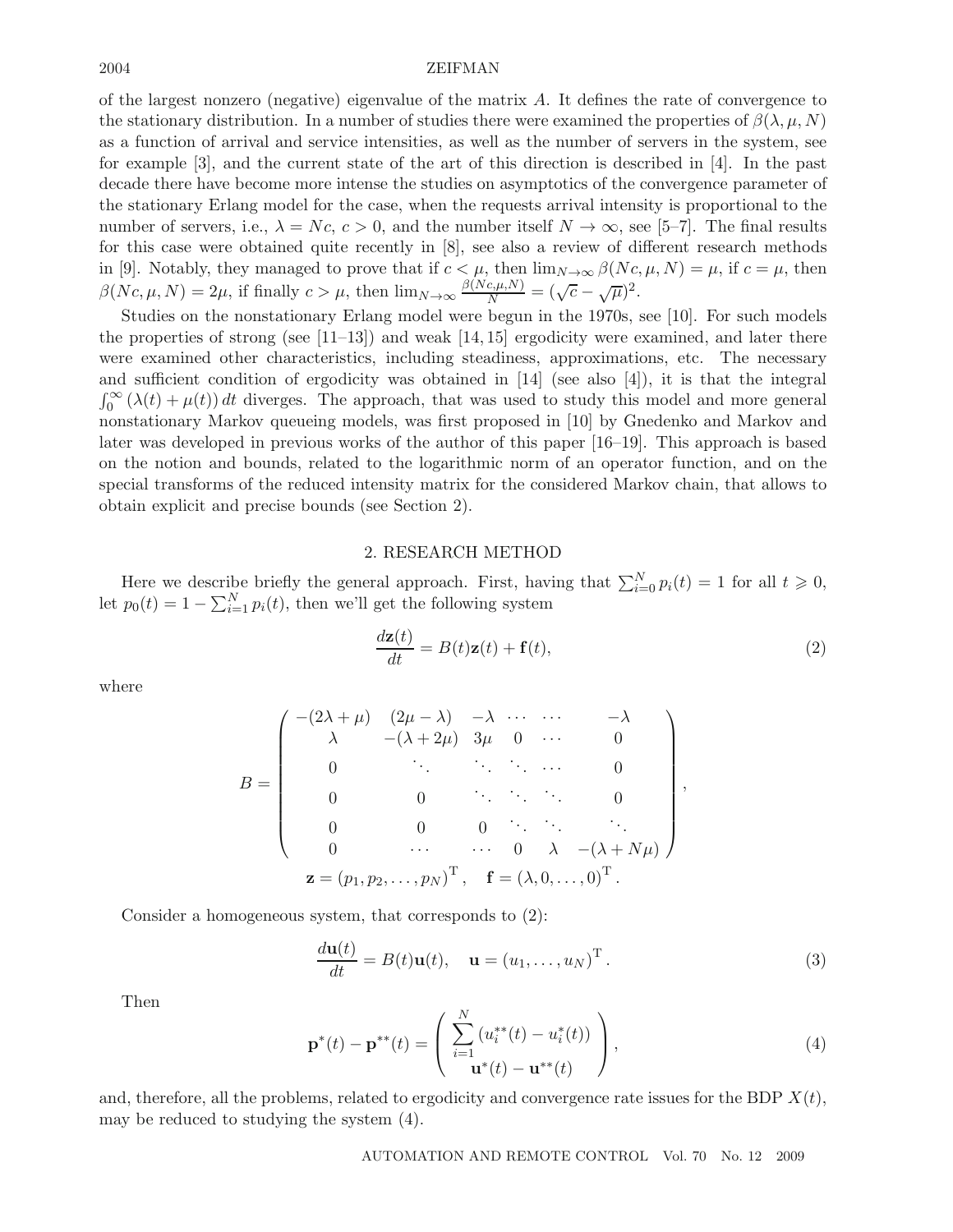Let  $d_1, \ldots, d_N$  be some positive numbers. Consider a triangular matrix

$$
D = \begin{pmatrix} d_1 & d_1 & d_1 & \cdots & d_1 \\ 0 & d_2 & d_2 & \cdots & d_2 \\ 0 & 0 & d_3 & \cdots & d_3 \\ \vdots & \vdots & \ddots & \ddots & \vdots \\ 0 & 0 & 0 & 0 & d_N \end{pmatrix}
$$
 (5)

and set  $\mathbf{v}(t) = D\mathbf{u}(t)$ . Then

$$
\frac{d\mathbf{v}(t)}{dt} = B^*(t)\mathbf{v}(t),\tag{6}
$$

where the matrix

$$
B^* = DBD^{-1} = \begin{pmatrix} -(\lambda + \mu) & \frac{d_1}{d_2}\mu & 0 & \cdots & 0\\ \frac{d_2}{d_1}\lambda & -(\lambda + 2\mu) & \frac{d_2}{d_3}2\mu & \cdots & 0\\ \vdots & \vdots & \vdots & \ddots & \vdots\\ 0 & 0 & \cdots & -(\lambda + (N-1)\mu) & \frac{d_{N-1}}{d_N}(N-1)\mu\\ 0 & 0 & \cdots & \frac{d_N}{d_{N-1}}\lambda & -(\lambda + N\mu) \end{pmatrix} .
$$
 (7)

Further it is the system (6) that will be examined. Its special form (the tridiagonal matrix of the system has nonnegative off-diagonal elements) makes it possible to use the bounds, obtained with the use of logarithmic norm. (This notion was introduced simultaneously and independently of each other by Lozinski [20] and Dahlquist [21] as an evaluator of the numerical integration error for an ordinary differential system, see also [22–24]. In [24] a similar notion for equations in Banach space is introduced, for more details see [8]). Notable, let us introduce the following quantities

$$
\alpha_i(t) = \lambda(t) + i\mu(t) - \frac{d_{i+1}}{d_i}\lambda(t) - \frac{d_{i-1}}{d_i}(i-1)\mu(t), \quad i = 1, 2, ..., N,
$$
\n(8)

where  $d_0 = d_{N+1} = 0$ , and assume:

$$
\beta_*(t) = \min_i \alpha_i(t), \quad \beta^*(t) = \max_i \alpha_i(t). \tag{9}
$$

We denote by  $U(t, s)$  and  $V(t, s)$  the Cauchy matrices for systems (3) and (6) correspondingly.

We'll make the following denotation  $\|\mathbf{x}\| = \|\mathbf{x}\|_1 = \sum_i |x_i|$ , set  $\|x\|_{1D} = \|Dx\|$ , and we'll use the same designations for the corresponding matrix forms. Then

$$
||V(t,s)|| = ||U(t,s)||_{1D} \leq e^{-\int_{s}^{t} \beta_*(\tau) d\tau}, \qquad (10)
$$

and therefore

$$
\|\mathbf{v}(t)\| = \|\mathbf{u}(t)\|_{1D} \leqslant e^{-\int_{s}^{t} \beta_{*}(\tau) d\tau} \|\mathbf{v}(s)\|,
$$
\n(11)

and, moreover, if all components of vector  $\mathbf{v}(s)$  are nonnegative, then

$$
\|\mathbf{v}(t)\| \geqslant e^{-\int_{s}^{t} \beta^{*}(\tau) d\tau} \|\mathbf{v}(s)\|.
$$
\n(12)

As a result the problem of obtaining the most accurate bounds is related to finding an auxiliary sequence  $\{d_i\}$ , such that functions in (9) were close to each other at most. As shown in [8], in the case of constant (time-independent) intensities this auxiliary sequence can be chosen in such way, that  $\beta_* = \beta^*$ , and thus these quantities are equal to the convergence parameter.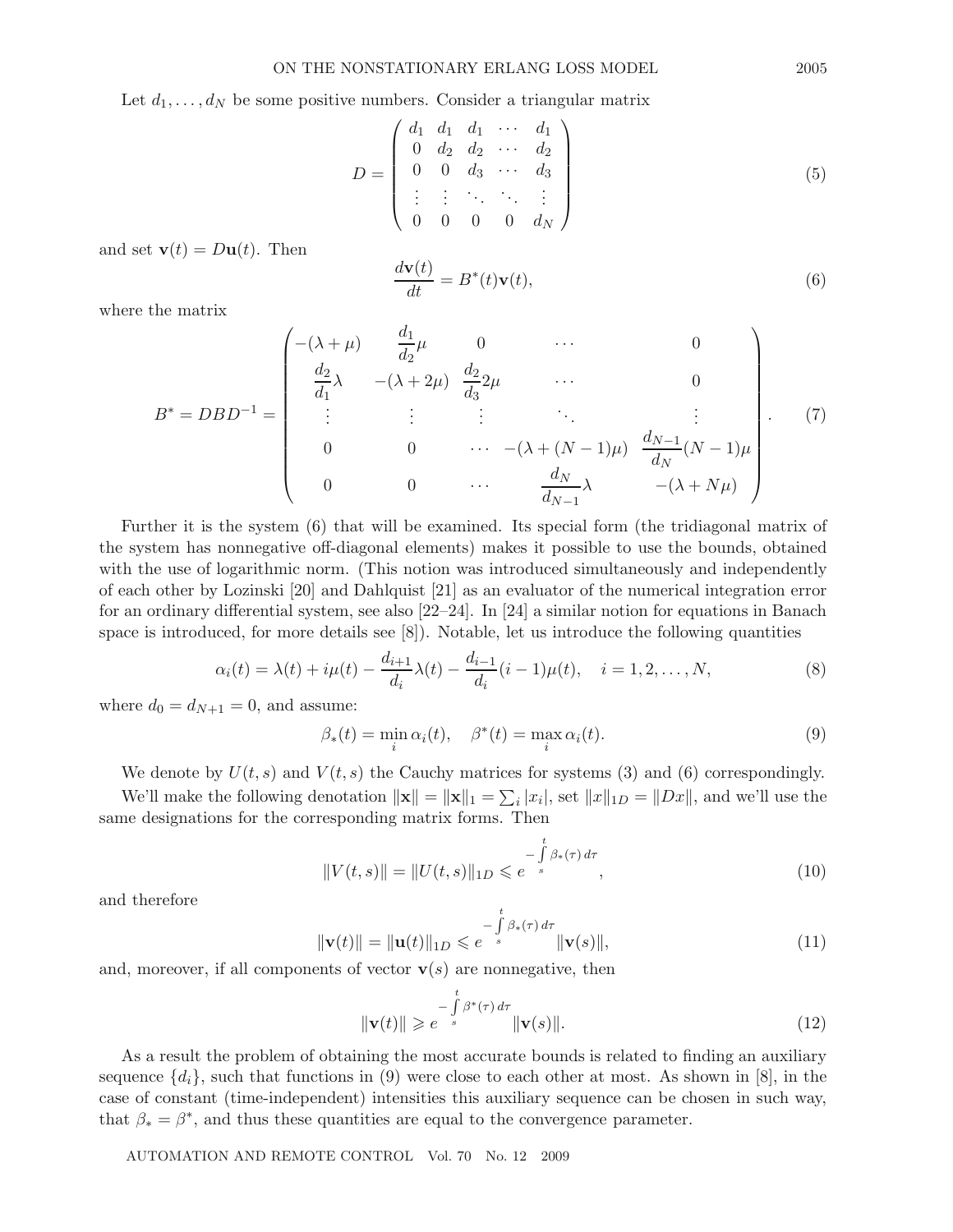## 3. WEAK ERGODICITY AND BOUNDS

Denote by  $E_k(t) = E\{X(t) | X(0) = k\}$  the average number of requests in system at a moment t under condition, that at the time zero there are  $k$  requests in the system. Sometimes we'll use also a more general expression  $E_{\mathbf{p}}(t) = \sum_{k \geqslant 0} E\left\{X(t) \mid X(0) = k\right\} p_k(0)$ .

**Definition.** Let us say, that a BDP  $X(t)$  has a *limiting average*  $\varphi(t)$ , if

$$
\lim_{t \to \infty} (\varphi(t) - E_k(t)) = 0
$$

for any  $k$ .

Let us give the general statement first.

**Theorem 1.** *Let the sequence* {di} *of positive numbers be such, that*

$$
\int_{0}^{\infty} \beta_{*}(t) dt = +\infty.
$$
\n(13)

*Then the BDP* X(t) *is weakly ergodic and has a limiting average and at any initial conditions the following bounds are valid*:

$$
\|\mathbf{p}^*(t) - \mathbf{p}^{**}(t)\| \leq \frac{4G}{d} e^{-\int_{s}^{t} \beta_*(\tau) d\tau} \|\mathbf{p}^*(s) - \mathbf{p}^{**}(s)\|, \quad 0 \leq s \leq t,
$$
\n(14)

$$
|E_{\mathbf{p}^*}(t) - E_{\mathbf{p}^{**}}(t)| \leq \frac{4G}{\omega} e^{-\int_{s}^{\infty} \beta_*(\tau) d\tau} ||\mathbf{p}^*(s) - \mathbf{p}^{**}(s)||, \quad 0 \leq s \leq t,
$$
\n(15)

$$
\lim_{t \to \infty} \Pr\left(X(t) < k\right) \geqslant 1 - \frac{d_1}{\sum\limits_{j=1}^k d_i} \lim_{t \to \infty} \int\limits_0^t \lambda(u) e^{-\int\limits_u^t \beta_*(\tau) d\tau} du,\tag{16}
$$

$$
\overline{\lim}_{t \to \infty} E_{\mathbf{p}}(t) \leq \frac{1}{W} \overline{\lim}_{t \to \infty} \int_{0}^{t} \lambda(u) e^{-\int_{u}^{t} \beta_{*}(\tau) d\tau} du,
$$
\n(17)

*where*

$$
G = \sum_{i=1}^{N} d_i, \quad d = \min d_i, \quad \omega = \min \frac{d_k}{k}, \quad W = \min \frac{\sum_{i=1}^{k} d_i}{k}.
$$

The proof of Theorem 1 is given in the Appendix.

*Remark 1.* As was shown in [14], for the existence of the described sequence  $\{d_i\}$  it is necessary and sufficient, that  $\int_0^\infty (\lambda(t) + \mu(t)) dt = +\infty$ .

*Remark 2.* The bounds (16), (17) are new. They make the corresponding results in [25] more precise.

*Remark 3.* It is also possible to obtain from (16) an estimate of the limiting fault probability, viz. in terms of Theorem 1 we have

$$
\overline{\lim}_{t \to \infty} \Pr\left(X(t) = N\right) \leq \frac{d_1}{\sum_{j=1}^{N} d_i} \overline{\lim}_{t \to \infty} \int_{0}^{t} \lambda(u) e^{-\int_{u}^{t} \beta_*(\tau) d\tau} du. \tag{18}
$$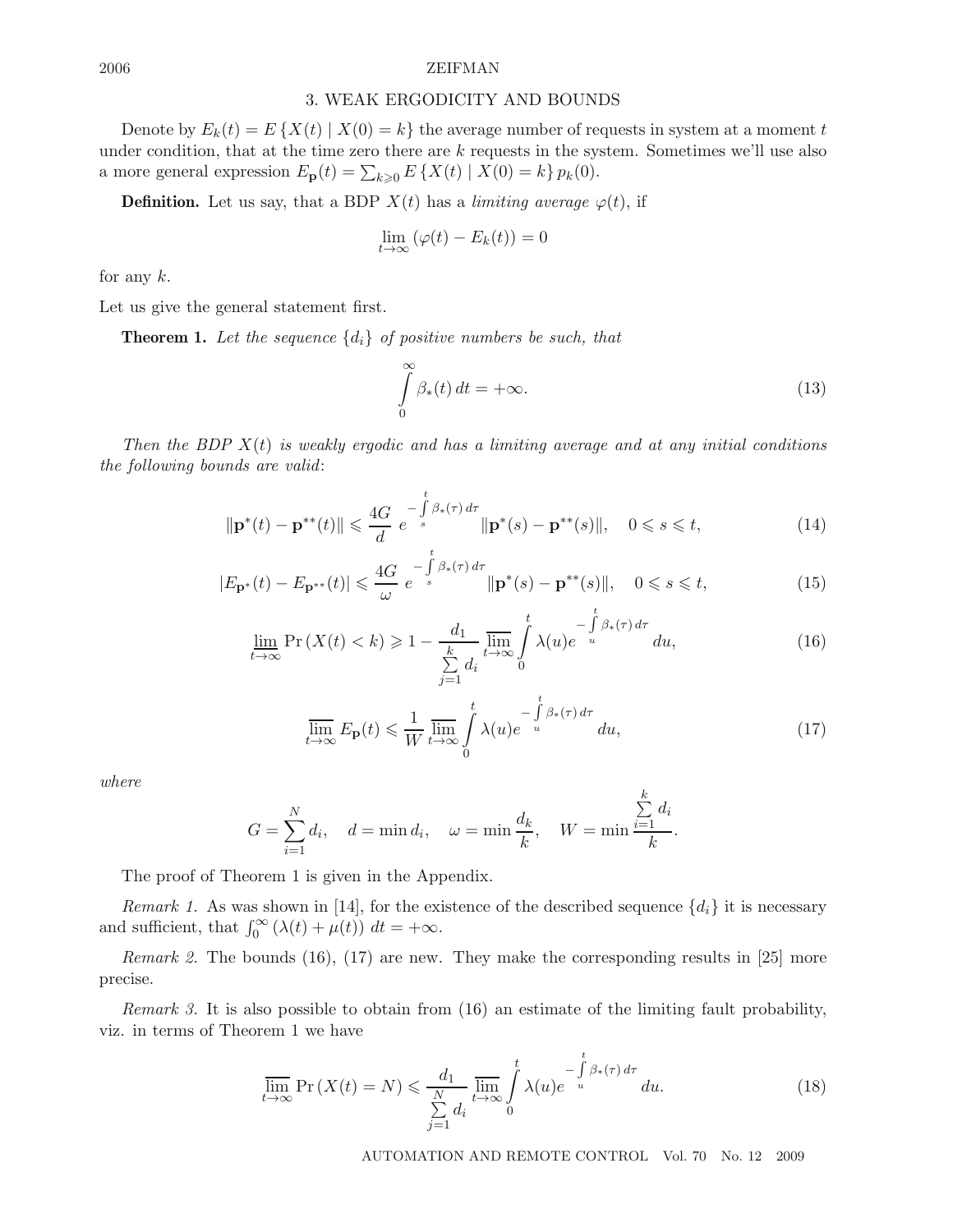Note, that in the stationary case the study of the limiting fault probability for a most interesting and complex case when  $(\lambda = Nc, c \leq \mu)$  was held in [26], where bounds in the following form were obtained  $\lim_{t\to\infty} \Pr(X(t) = N) \leqslant Cq^N$ ,  $q < 1$ , when  $c < \mu$ , and  $\lim_{t\to\infty} \Pr(X(t) = N) < DN^{-1/2}$ when  $c = \mu$ .

*Remark 4.* When studying particular queueing systems, described by the considered model, there appears an interesting problem of choice of the best auxiliary sequence  $\{d_i\}$  in the sense, that bounds (16), (17), (18) should be precise at most.

Consider now several particular cases. First, let the arrival and the service intensities be periodical. For the sake of convenience we'll assume that the length of a period is equal to one.

**Corollary 1.** *If arrival and service intensities are 1-periodic, then for the weak ergodicity of the process it is necessary and sufficient, that*  $\int_0^1 (\lambda(t) + \mu(t)) dt > 0$ *. Under the preceding condition there exists a limiting 1-periodic regime of distribution of the state probabilities of the process*  $\pi(t)=(\pi_0(t), \pi_1(t),\ldots,\pi_N(t))^{\mathrm{T}},$  a corresponding 1-periodic limiting average  $\phi(t) = \sum_{k=0}^N k \pi_k(t)$ , *and the following bounds on the rate of convergence are valid, instead of* (14) and (15):

$$
\|\mathbf{p}^*(t) - \pi(t)\| \leq \frac{8G}{d} e^{-\int_0^t \beta_*(\tau) d\tau},
$$
\n(19)

$$
|E_{\mathbf{P}^*}(t) - \phi(t)| \leqslant \frac{8G}{\omega} e^{-\int\limits_0^t \beta_*(\tau) d\tau}.
$$
\n(20)

Let us return to the general case now.

**Corollary 2.** *Assume the following condition holds*

$$
\int_{0}^{\infty} \mu(t) dt = +\infty.
$$
\n(21)

*Then, assuming that all*  $d_i = 1$ *, we obtain the following bounds:* 

$$
\|\mathbf{p}^*(t) - \mathbf{p}^{**}(t)\| \leq 4Ne^{-\int_{s}^{t} \mu(\tau) d\tau} \|\mathbf{p}^*(s) - \mathbf{p}^{**}(s)\|, \quad 0 \leq s \leq t,
$$
\n(22)

$$
|E_{\mathbf{p}^*}(t) - E_{\mathbf{p}^{**}}(t)| \le 4N^2 e^{-\int_{s}^{\infty} \mu(\tau) d\tau} ||\mathbf{p}^*(s) - \mathbf{p}^{**}(s)||, \quad 0 \le s \le t,
$$
\n(23)

$$
\underline{\lim}_{t \to \infty} \Pr\left(X(t) < k\right) \geqslant 1 - \frac{1}{k} \overline{\lim}_{t \to \infty} \int_{0}^{t} \lambda(u) e^{-\int_{u}^{t} \mu(\tau) \, d\tau} \, du,\tag{24}
$$

$$
\overline{\lim}_{t \to \infty} E_{\mathbf{p}}(t) \leqslant \overline{\lim}_{t \to \infty} \int_{0}^{t} \lambda(u) e^{-\int_{u}^{t} \mu(\tau) d\tau} du.
$$
\n(25)

The next statement can be of interest in the case of large intensity of requests' arrival.

**Corollary 3.** Let the following condition hold for some  $\delta \in (0,1)$ 

$$
\int_{0}^{\infty} (\delta \lambda(t) - N\mu(t)) dt = +\infty.
$$
\n(26)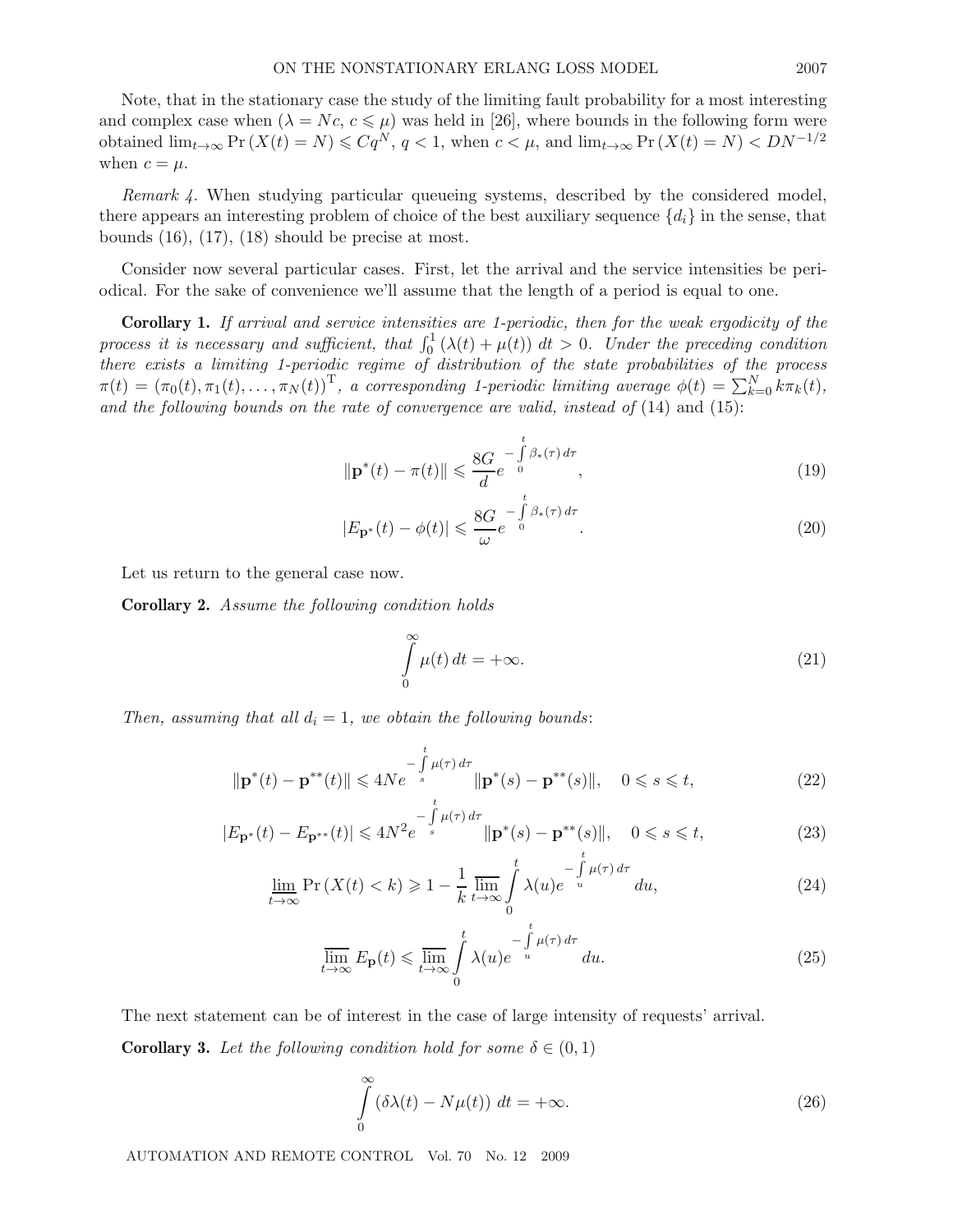*Then as*  $d_k = \delta^{k-1}, k = 1, \ldots, N$ , the bounds (14)–(17) are valid, where  $G = \frac{1-\delta^N}{1-\delta}, d = \delta^{N-1}$ ,  $\omega = \frac{\delta^{N-1}}{N}, \ W = \min \frac{\sum_{i=0}^{k-1} \delta^i}{k}$ , and  $\beta_*(t) = (\delta^{-1} - 1) (\delta \lambda(t) - N\mu(t)).$ 

*Remark 5.* It's easy to see, that for the stationary Erlang model the condition from Corollary 3 is equivalent to  $\lambda > N\mu$ . Then, having chosen  $\delta = \sqrt{\frac{N\mu}{\lambda}}$ , we obtain an asymptotically exact (as  $N \to \infty$  and with  $\lambda/N$  fixed, see [8]) value of the convergence parameter  $\beta = (\sqrt{\lambda} - \sqrt{N\mu})^2$ .

*Remark 6.* Bounds related to the model robustness are not considered in this paper. The corresponding results can be found in [27], see also [4].

### 4. APPROXIMATION

In the case when system  $(1)$  is of high dimension (i.e., the number of servers N is large) to numerically find the limiting characteristics of the process there appears a problem of approximation of the system with similar systems of lesser dimension. Problems of this sort were examined for countable BDPs in [28] and later in [19]. First crude bounds for a large finite state space, based on simple transforms of system  $(1)$ , are given in [4]. The approach that allows to obtain more accurate bounds is based on using the method, described in Section 2.

Consider a family of "reduced" BDPs  $X_n(t)$  with sets of states  $E_n = \{0, 1, \ldots, n\}$ . We'll denote the corresponding characteristics of reduced processes by index  $n$ , and vectors of the form  $(x_0, x_1, \ldots, x_n)$ <sup>T</sup> of length  $n+1$  and  $(x_0, x_1, \ldots, x_n, 0, \ldots, 0)$ <sup>T</sup> of length  $N+1$  will be considered identical in current section. Let us rewrite the system (1) in the following form

$$
\frac{d\mathbf{p}}{dt} = A_n(t)\mathbf{p} + (A(t) - A_n(t))\mathbf{p}.
$$
\n(27)

If we now choose  $\mathbf{p}(0) = \mathbf{p}_n(0)$ , then we'll get:

$$
\mathbf{p}(t) = W_n(t,0)\mathbf{p}(0) + \int_0^t W_n(t,\tau) (A(\tau) - A_n(\tau)) \mathbf{p}(\tau) d\tau
$$

$$
= \mathbf{p}_n(t) + \int_0^t W_n(t,\tau) (A(\tau) - A_n(\tau)) \mathbf{p}(\tau) d\tau,
$$
(28)

where  $W(t, s)$  is the Cauchy matrix of system (1). For the reason, that  $||W(t, s)|| \leq 1$  we have:

$$
\|\mathbf{p}(t) - \mathbf{p}_n(t)\| \leq \int_0^t \| (A(\tau) - A_n(\tau)) \, \mathbf{p}(\tau) \| \, d\tau. \tag{29}
$$

Then, taking into consideration, that the rows of the matrix  $A(t) - A_n(t)$  with numbers  $0, 1, \ldots, n-1$ are null equations, we get

$$
\| (A(\tau) - A_n(\tau)) \mathbf{p}(\tau) \| \leq \| A(\tau) - A_n(\tau) \| \sum_{k=n}^{N} p_k(\tau), \tag{30}
$$

and then

$$
\|\mathbf{p}(t) - \mathbf{p}_n(t)\| \leqslant 2\left(\Lambda(t) + N\Psi(t)\right) \int\limits_0^t \sum_{k=n}^N p_k(\tau) \, d\tau,\tag{31}
$$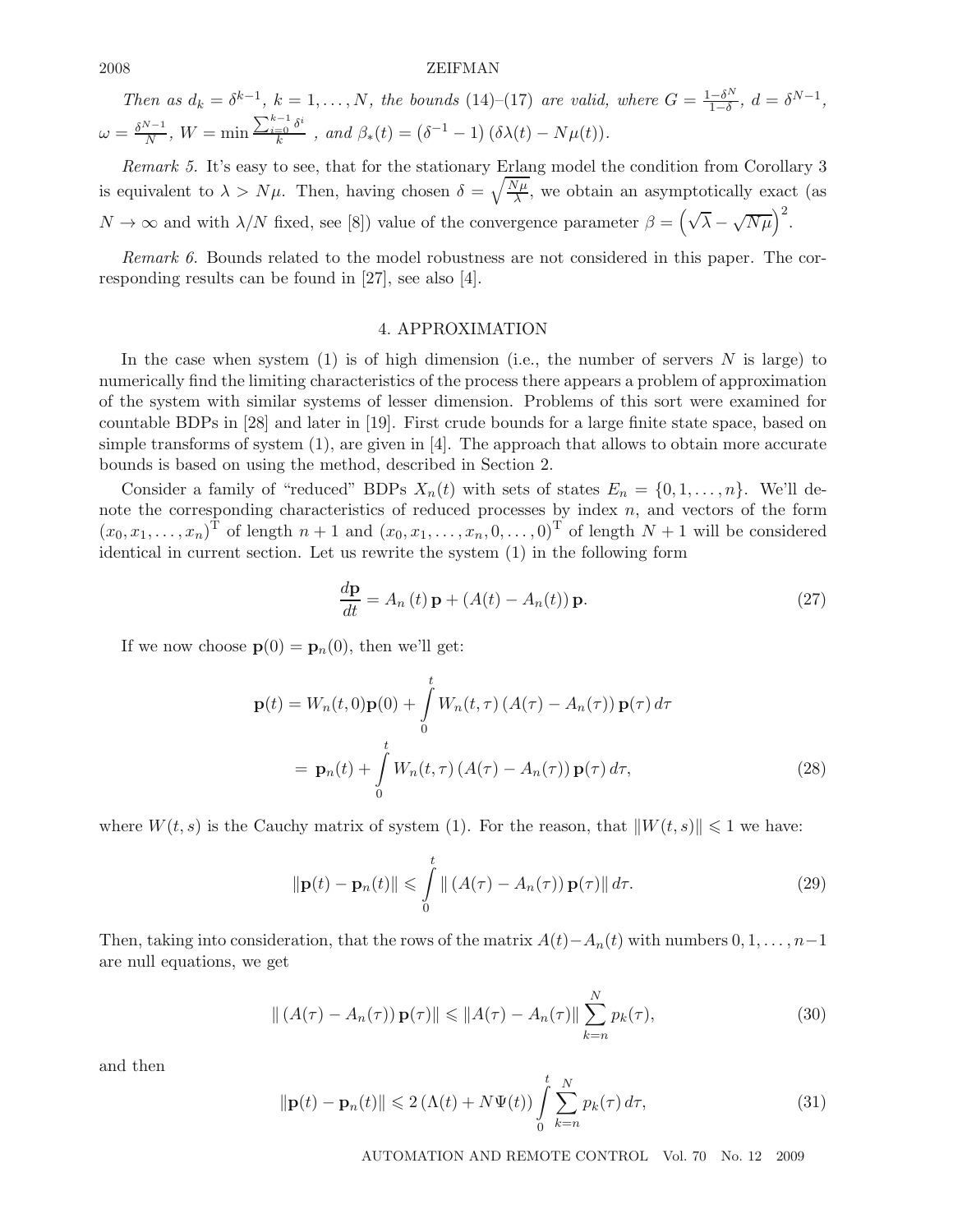where

$$
\Lambda(t) = \operatorname{ess} \sup_{0 \le s \le t} \lambda(s), \quad \Psi(t) = \operatorname{ess} \sup_{0 \le s \le t} \mu(t), \tag{32}
$$

so to assess the reduction error it's sufficient to make an estimate of the value  $\sum_{k=n}^{N} p_k(\tau)$ .

**Theorem 2.** Let  $\{d_i\}$  be a an arbitrary sequence of positive numbers, and at the initial time the *system is empty (i.e.,*  $X(0) = X_n(0) = 0$ ). Then for all  $t \ge 0$ ,  $n \le N$  the following estimate is *valid*:

$$
\|\mathbf{p}(t) - \mathbf{p}_n(t)\| \leq \frac{2d_1\left(\Lambda(t) + N\Psi(t)\right)}{\sum\limits_{j=1}^n d_j} \int\limits_0^t du \int\limits_0^u \lambda(\tau) e^{-\int\limits_{\tau}^u \beta_*(s) ds} d\tau. \tag{33}
$$

The proof of Theorem 2 is given in the Appendix.

*Remark 7.* Let, for example,  $\lambda(t) \leq \mu(t)$  for all  $t \geq 0$ . Then, assuming  $d_k = 2^{k-1}$ ,  $k \geq 1$ , we obtain:

$$
\alpha_i(t) = \lambda(t) + i\mu(t) - \frac{d_{i+1}}{d_i}\lambda(t) - \frac{d_{i-1}}{d_i}(i-1)\mu(t) \leq \mu(t) - \lambda(t),\tag{34}
$$

whence it follows, that  $\beta_*(t) \geq 0$  and Theorem 2 allows to get a simple estimate:

$$
\|\mathbf{p}(t) - \mathbf{p}_n(t)\| \leq \frac{2\left(N+1\right)\Psi(t)}{2^n - 1} \int_0^t du \int_0^u \lambda(\tau) \, d\tau \leq \frac{\left(N+1\right)t^2 \Psi^2(t)}{2^n - 1},\tag{35}
$$

where the right side rather quickly tends to zero for any fixed  $t$  and as  $n$  increases.

#### *APPENDIX*

**Proof of Theorem 1.** First, note that it follows from  $(4)$  that

$$
\|\mathbf{u}^* - \mathbf{u}^{**}\| \le \|\mathbf{p}^* - \mathbf{p}^{**}\| \le 2\|\mathbf{u}^* - \mathbf{u}^{**}\|.
$$
 (A.1)

Further we have:

$$
\|\mathbf{v}\| \leq \|D\| \|\mathbf{u}\| = \sum_{i=1}^{N} d_i \|\mathbf{u}\| = G \|\mathbf{u}\|, \quad \|\mathbf{u}\| \leq \|D^{-1}\| \|\mathbf{v}\| \leq \frac{2}{d} \|\mathbf{v}\|.
$$
 (A.2)

And therefore

$$
\|\mathbf{p}^*(t) - \mathbf{p}^{**}(t)\| \leq 2\|\mathbf{u}^*(t) - \mathbf{u}^{**}(t)\| \leq \frac{4}{d}\|\mathbf{u}^*(t) - \mathbf{u}^{**}(t)\|_{1D}
$$
  

$$
\leq \frac{4}{d}e^{-\int_{s}^{t} \beta_*(\tau) d\tau} \|\mathbf{u}^*(s) - \mathbf{u}^{**}(s)\|_{1D} \leq \frac{4G}{d}e^{-\int_{s}^{t} \beta_*(\tau) d\tau} \|\mathbf{u}^*(s) - \mathbf{u}^{**}(s)\|,
$$
 (A.3)

whence the first estimate follows.

Introduce  $\|\mathbf{x}\|_E = \sum_{k=1}^N k|x_k|$ , then

$$
\|\mathbf{x}\|_{E} = \sum_{k=1}^{N} d_{k} |x_{k}| \frac{k}{d_{k}} \le \omega^{-1} \sum_{k=1}^{N} d_{k} |x_{k}| \le \frac{2}{\omega} \|\mathbf{x}\|_{1D},
$$
\n(A.4)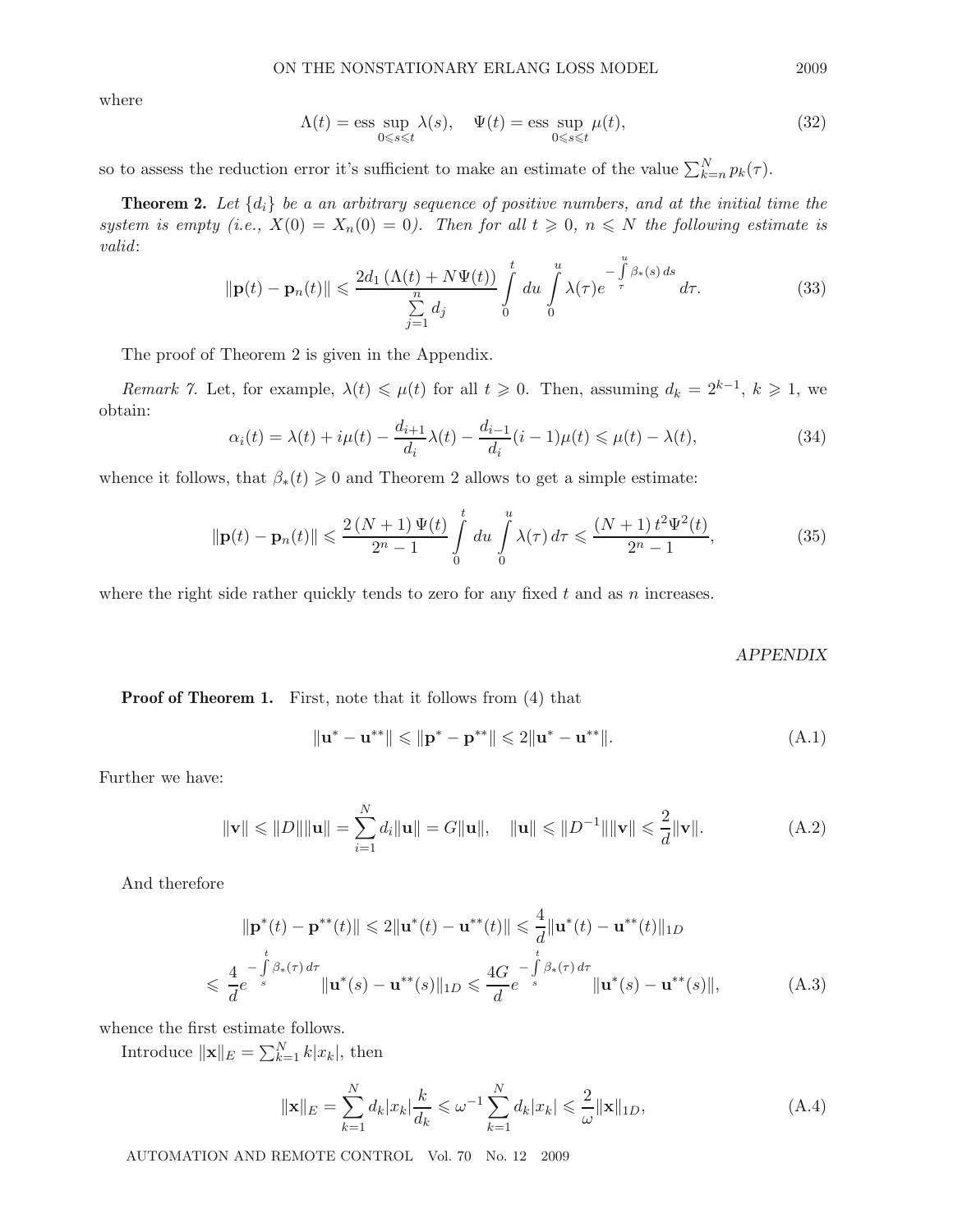hence,

$$
|E_{\mathbf{p}^*}(t) - E_{\mathbf{p}^{**}}(t)| \leq \frac{2}{\omega} ||\mathbf{u}^*(t) - \mathbf{u}^{**}(t)||_{1D} \leq \frac{4G}{\omega} e^{-\int_{s}^{t} \beta_*(\tau) d\tau} ||\mathbf{u}^*(s) - \mathbf{u}^{**}(s)||, \tag{A.5}
$$

whence the second estimate follows.

From system  $(2)$  we obtain in 1D-norm:

$$
\|\mathbf{z}(t)\| = \left\| V(t,0)\mathbf{z}(0) + \int_{0}^{t} V(t,\tau) \mathbf{f}(\tau) d\tau \right\| \leq e^{-\int_{0}^{t} \beta_{*}(\tau) d\tau} \|\mathbf{z}(0)\| + d_1 \int_{0}^{t} \lambda(u) e^{-\int_{u}^{t} \beta_{*}(\tau) d\tau} du, \quad (A.6)
$$

and, hence,

$$
\overline{\lim}_{t \to \infty} ||\mathbf{z}(t)||_{1D} \leq d_1 \overline{\lim}_{t \to \infty} \int_{0}^{t} \lambda(u) e^{-\int_{u}^{t} \beta_*(\tau) d\tau} du.
$$
\n(A.7)

The author of this paper is only interested in nonnegative solutions of system (2). For such solutions we have:

$$
\|\mathbf{z}\|_{1D} = \|D\mathbf{z}\| = d_1p_1 + (d_1 + d_2)p_2 + \ldots + (d_1 + \ldots + d_N)p_N
$$
 (A.8)

and, hence,

$$
\sum_{i=k}^{N} p_k \le \frac{1}{\sum_{j=1}^{k} d_j} \left( \sum_{j=1}^{k} d_j p_k + \dots + \sum_{j=1}^{N} d_j p_N \right) \le \frac{1}{\sum_{j=1}^{k} d_j} ||\mathbf{z}||_{1D},
$$
\n(A.9)

whence

$$
\overline{\lim}_{t \to \infty} \sum_{i=k}^{N} p_k(t) \leq \frac{d_1}{\sum_{j=1}^{k} d_j} \overline{\lim}_{t \to \infty} \int_{0}^{t} \lambda(u) e^{-\int_{u}^{t} \beta_*(\tau) d\tau} du,
$$
\n(A.10)

where the third estimate follows from.

At last, the fourth estimate follows from the inequality

$$
\sum_{k=1}^{N} k p_k \leq \frac{1}{W} \sum_{k=1}^{N} \sum_{j=1}^{k} d_j p_k = \frac{1}{W} ||\mathbf{z}||_{1D}.
$$
\n(A.11)

Theorem 1 is proved.

**Proof of Theorem 2.** We obtain the following estimate from inequalities  $(A.6)$  and  $(A.9)$ :

$$
\sum_{i=k}^{N} p_k \leq \frac{d_1}{\sum_{j=1}^{k} d_j} \int_{0}^{t} \lambda(u) e^{-\int_{u}^{t} \beta_*(\tau) d\tau} du.
$$
\n(A.12)

To finish the proof one has to use inequality (31).

# ACKNOWLEDGMENTS

The author is grateful to the reviewer for useful remarks.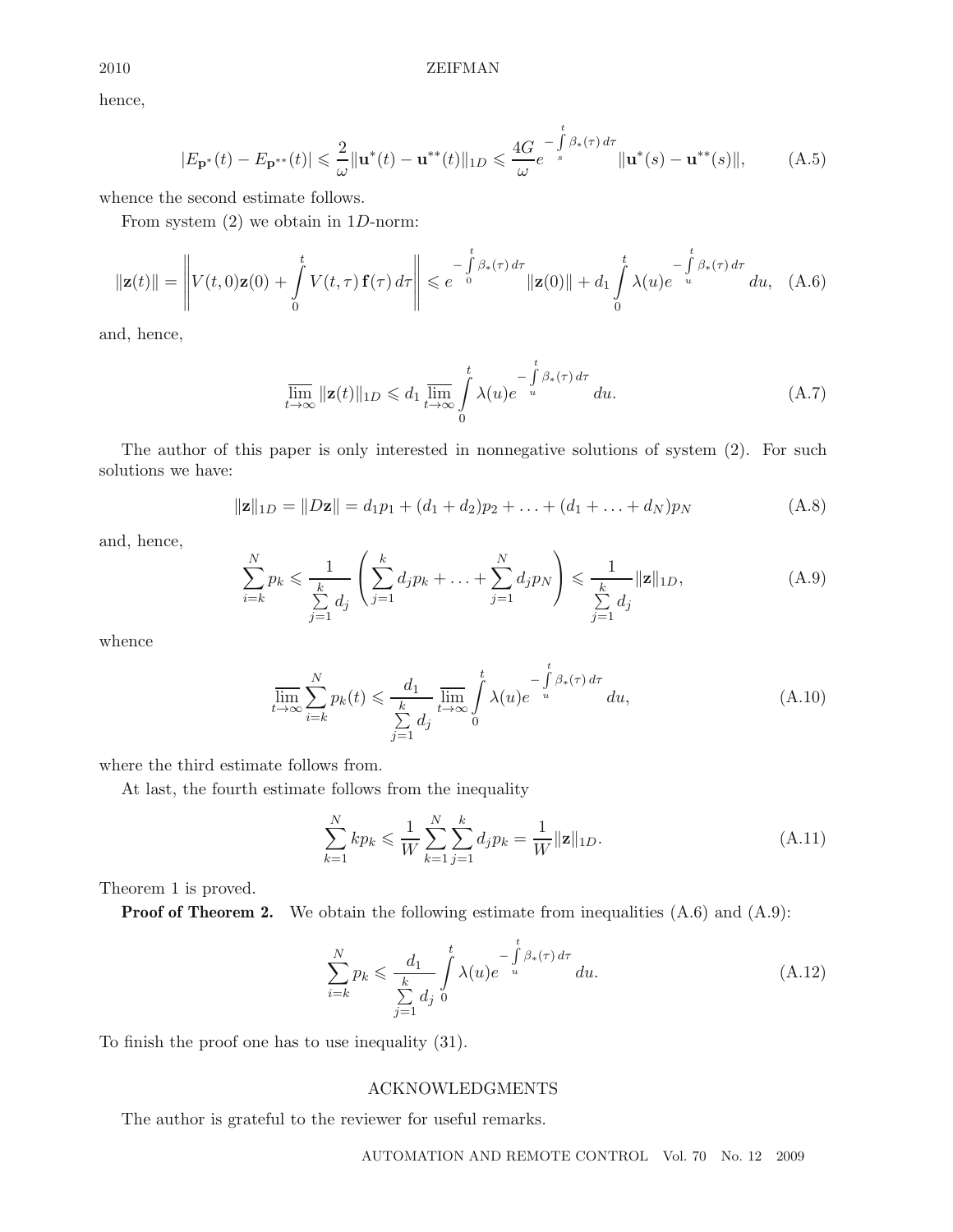#### REFERENCES

- 1. Erlang, A.K., Løsning af nogle Problemer fra Sandsynlighedsregningen af Betydning for de automatiske Telefoncentraler, *Elektroteknikeren*, 1917, vol. 13, pp. 5–13.
- 2. Gnedenko, B.V. and Kovalenko, I.N., *Vvedenie v teoriyu massovogo obsluzhivaniya* (Introduction to the Queueing Theory), Moscow: Nauka, 1987.
- 3. Kijima, M., On the Largest Negative Eigenvalue of the Infinitesimal Generator Associated with  $M/M/n/n$  Queues, *Oper. Res. Lett.*, 1990, vol. 9, pp. 59–64.
- 4. Zeifman, A.I., Bening, V.E., and Sokolov, I.A., *Markovskie tsepi i modeli s nepreryvnym vremenem* (Markov Chains and Continuous Time Models), Moscow: ELEKS-KM, 2008.
- 5. Fricker, C., Robert, P., and Tibi, D., On the Rate of Convergence of Erlang's Model, *J. Appl. Probab.*, 1999, vol. 36, pp. 1167–1184.
- 6. Stadie, W. and Parthasarathy, P.R., Generating Function Analysis of Some Joint Distributions for Poisson Loss Systems, *Queueing Syst.*, 2000, vol. 34, pp. 183–197.
- 7. Voit, M., A Note of the Rate of Convergence to Equilibrium for Erlang's Model in the Subcritical Case, *J. Appl. Probab.*, 2000, vol. 37, pp. 918–923.
- 8. Van Doorn, E.A., Zeifman, A.I., and Panfilova, T.L., Bounds and Asymptotics for the Rate of Convergence of Birth-death Processes, *Teor. Veroyatn. Primen.*, 2009, vol. 54, pp. 18–38.
- 9. Van Doorn, E.A. and Zeifman, A.I., On the Speed of Convergence to Stationarity of the Erlang Loss System, *Queueing Syst.* (submitted to Erlang special issue).
- 10. Gnedenko, B.V. and Makarov, I.P., Properties of the Solution to the Loss Problem for Periodic Rates, *Diff. Uravn.*, 1971, vol. 7, pp. 1696–1698.
- 11. Gnedenko, B. and Soloviev, A., On the Conditions of the Existence of Final Probabilities for a Markov Process, *Math. Oper. Stat.*, 1973, vol. 4, pp. 379–390.
- 12. Gnedenko, D.B., On a Generalization of Erlang Formulae, *Zastosow. Mat.*, 1971, vol. 12, pp. 239–242.
- 13. Zeifman, A.I. and Isaacson Dean, L., On Strong Ergodicity for Nonhomogeneous Continuous-Time Markov Chains, *Stoch. Proc. Appl.*, 1994, vol. 50, pp. 263–273.
- 14. Zeifman, A.I., Properties of a System with Losses in the Case of Variable Rates, *Autom. Remote Control*, 1989, no 1, pp. 82–87.
- 15. Massey, W.A. and Whitt, W., On Analysis of the Modified Offered-Load Approximation for the Nonstationary Erlang Loss Model, *Ann. Appl. Probab.*, 1994, vol. 4, pp. 1145–1160.
- 16. Zeifman, A.I., Some Estimates of the Rate of Convergence for Birth and Death Processes, *J. Appl. Probab.*, 1991, vol. 28, pp. 268–277.
- 17. Zeifman, A.I., Upper and Lower Bounds on the Rate of Convergence for Nonhomogeneous Birth and Death Processes, *Stoch. Proc. Appl.*, 1995, vol. 59, pp. 157–173.
- 18. Granovsky, B. and Zeifman, A., Nonstationary Queues: Estimation of the Rate of Convergence, *Queueing Syst.*, 2004, vol. 46, pp. 363–388.
- 19. Zeifman, A., Leorato, S., Orsingher, E., Satin, Ya., and Shilova, G., Some Universal Limits for Nonhomogeneous Birth and Death Processes, *Queueing Syst.*, 2006, vol. 52, pp. 139–151.
- 20. Lozinskii, S.M., Estimation of Error of the Numerical Integration of an Ordinary Differential Equation, *Izv. Vyssh. Uchebn. Zaved., Mat.*, 1958, no. 5, pp. 52–90.
- 21. Dahlquist, G., Stability and Error Bounds in the Numerical Integration of Ordinary Differential Equations, *Inaugural Dissertation*, Univ. of Stockholm, Almqvist & Wiksells Boktryckeri AB, Uppsala, 1958. Reprinted in: Transactions of the Royal Inst. of Technology, no. 130, Stockholm, 1959.
- 22. Ström, T., On Logarithmic Norms, *SIAM J. Numer. Anal.*, 1975, vol. 12, pp. 741–753.